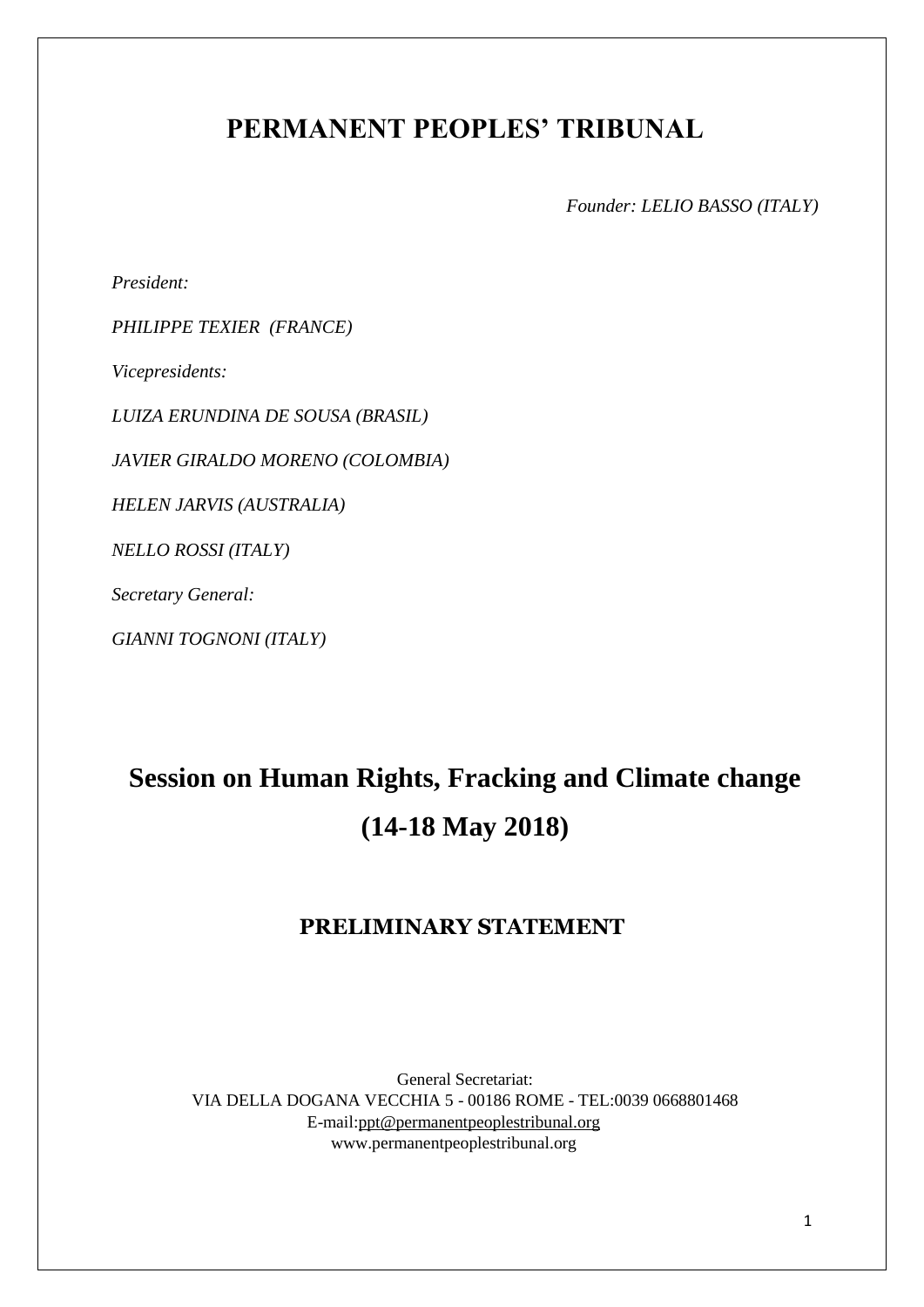The PPT is an international, fully independent organization established in 1979 as an opinion Tribunal having as its primary statute the Universal Declaration of Peoples' Rights (Algiers, 1976). The main aim of the PPT is to contribute to the struggle of peoples for their self-determination and the prevention, assessment, judgment and reparation of their fundamental rights, whenever international institutions do not fulfil their responsibilities to ensure the full respect of obligatory duties of justice by public or private actors.

Over five days, from 14 to 18 May, 2018, the PPT heard testimony and received other evidence relating to fracking and its impact on climate change, human rights and the rights of nature. Included were very substantial reports from four pre-PPT Citizens' Tribunals that had gathered scientific, technical, social, cultural and experiential testimony from many community organizations, experts and individual citizens. The PPT also received other such evidence from individuals, experts and NGOs on the negative impact of fracking on the environment, people's lives and on their communities.

Given the overwhelming volume and comprehensiveness of the evidence received and the need to consider all of this carefully, the panel of ten jurors will necessarily take several months to formulate a precise and comprehensive Opinion, including recommendations.

Because the matters considered by the PPT are of great significance and public concern around the globe, especially to those affected negatively by the fracking industry, and generally speaking by the expansion of the fossil fuel extractive frontier, with all its consequences on the climate crisis, on the environment and on peoples' rights, by industry role players themselves, and governments across the world insofar as they have responsibilities to abide by laws and to protect the public, human rights and the environment, this Preliminary Statement is issued now for public discussion and action to abate the negative effects of fracking.

The dramatic impacts of the Unconventional Gas and Oil Extraction technologies on people, the environment and the climate were elaborately documented to the PPT, including a comprehensive exposition of facts and related oral, visual, juridical and cultural evidence which clearly established beyond any reasonable doubt the reality of violations of the rights of humans and of nature, and a significant contribution to climate change. Such findings require the urgent ascertainment and attribution of responsibilities as well as of the measures which must be undertaken to avoid an irreversible worsening of the situation; and to bring about changes in practices, policies of reparation for injuries suffered, and rehabilitation of environmental destruction including the contribution of fracking to climate change.

What has become clear is that fracking is, with important but limited exceptions, an ongoing and expanding reality that affects both the rights of nature as well as the rights of individuals and communities in all the countries which were considered by the PPT, with specifically dramatic consequences on indigenous peoples. This is just a sample of impacts and consequences suffered elsewhere where fossil fuel exploration and extraction (including of non conventional fuels such as tar sands as well as shale gas and shale oil) continues unabated. The many practices of resistance, research and of resilience by people and their communities that have been presented to the PPT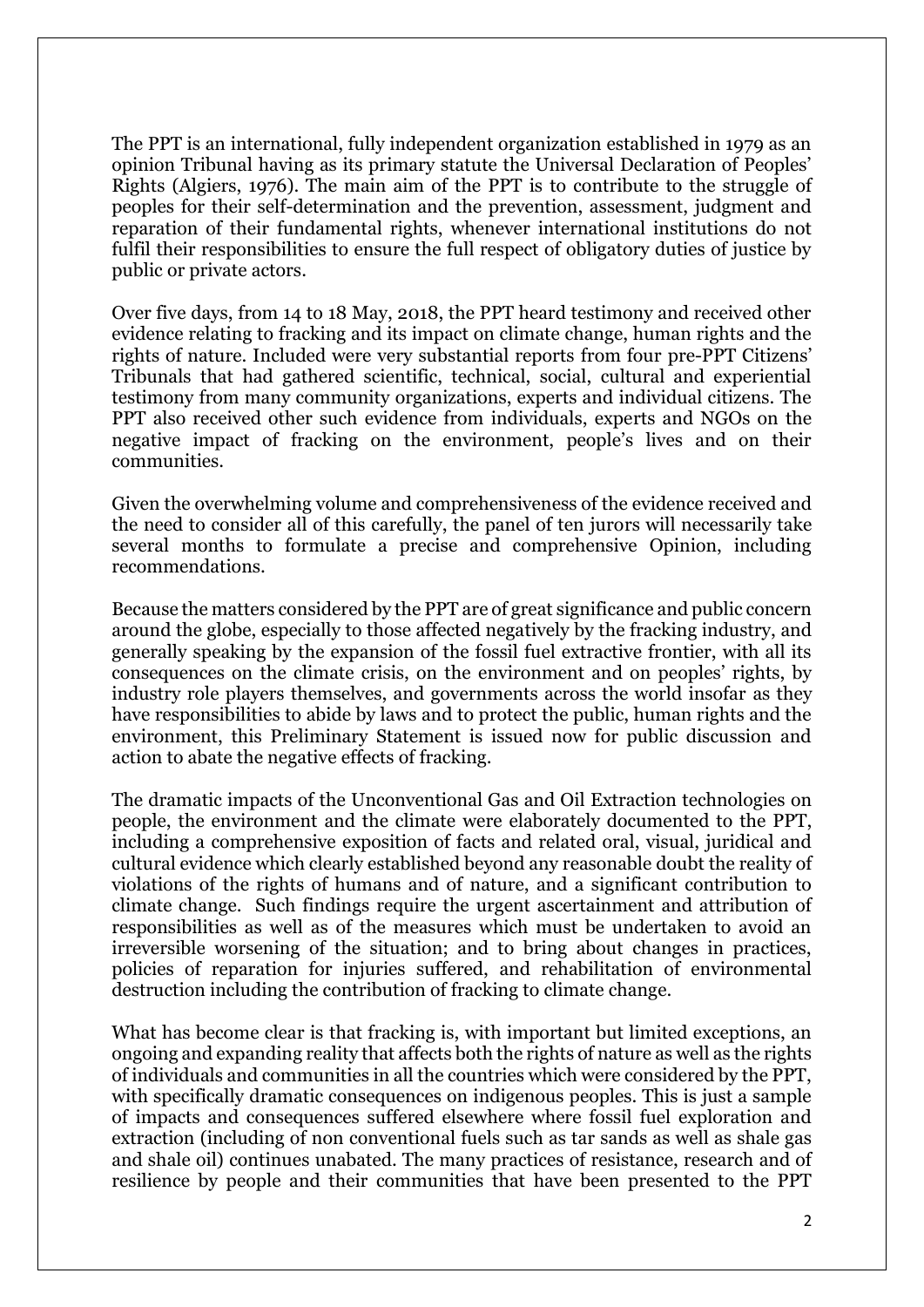underline that the violations of rights are generally planned and implemented intentionally, as well as being hidden when possible and denied when exposed. Also, the frequent absence of appropriate juridical-normative terms of reference is not recognised by governments as a vacuum to be urgently corrected, thus providing corporations an excuse to operate within a regime of impunity.

The scenario of rights violations and impunity, often resulting from regulatory capture, that fracking presents appears as an exemplary model of the broader geopolicies and strategies of states and powerful corporations that have imposed a tragic hierarchy of values across the world, which has resulted in the rights of people and the rights of nature being subjugated to the financial interests of states and corporations. A sort of systemic crime architecture.

The Advisory Opinion of the PPT will be oriented to provide proposals that are not merely descriptive by answering the four main questions which have guided the preparation and implementation of this Session. The Opinion will also explore, evaluate and make findings on the responsibilities for the multiple abuses of rights violations and the roles that many actors play in this respect. The Tribunal will, in addition, focus on:

- the possible ways of strengthening the role of local communities and indigenous peoples which must be further recognized as the main subjects of inviolable rights including that of self-determination;
- the necessary evolution of existing international, national, and local juridical institutions, concepts and laws which could ensure an innovative role of the guarantors of the rights of affected and threatened human communities and of nature;
- the promotion of broader and more effective networks of community and political actors capable of transforming the many but fragmented and dispersed experiences of resistance and resilience into a true transversal "people", fighting for the combined respect and promotion of the fundamental Universal Declaration of Human Rights and the more recent Universal Declaration of the Rights of Mother Earth.

### **It is then the Interim Opinion of the PPT that:**

The evidence we have considered is consistent internally, almost without exception. It is also consistent with the external evidence to which the Tribunal was referred, i.e. the results reached, discussed and analysed in hundreds of independent reports and refereed research publications.

The evidence clearly demonstrates that the processes of fracking contribute substantially to anthropogenic harm, including climate change and global warming, and involve massive violations of a range of substantive and procedural human rights and the rights of nature. Thus the industry has failed to fulfil its legal and moral obligations.